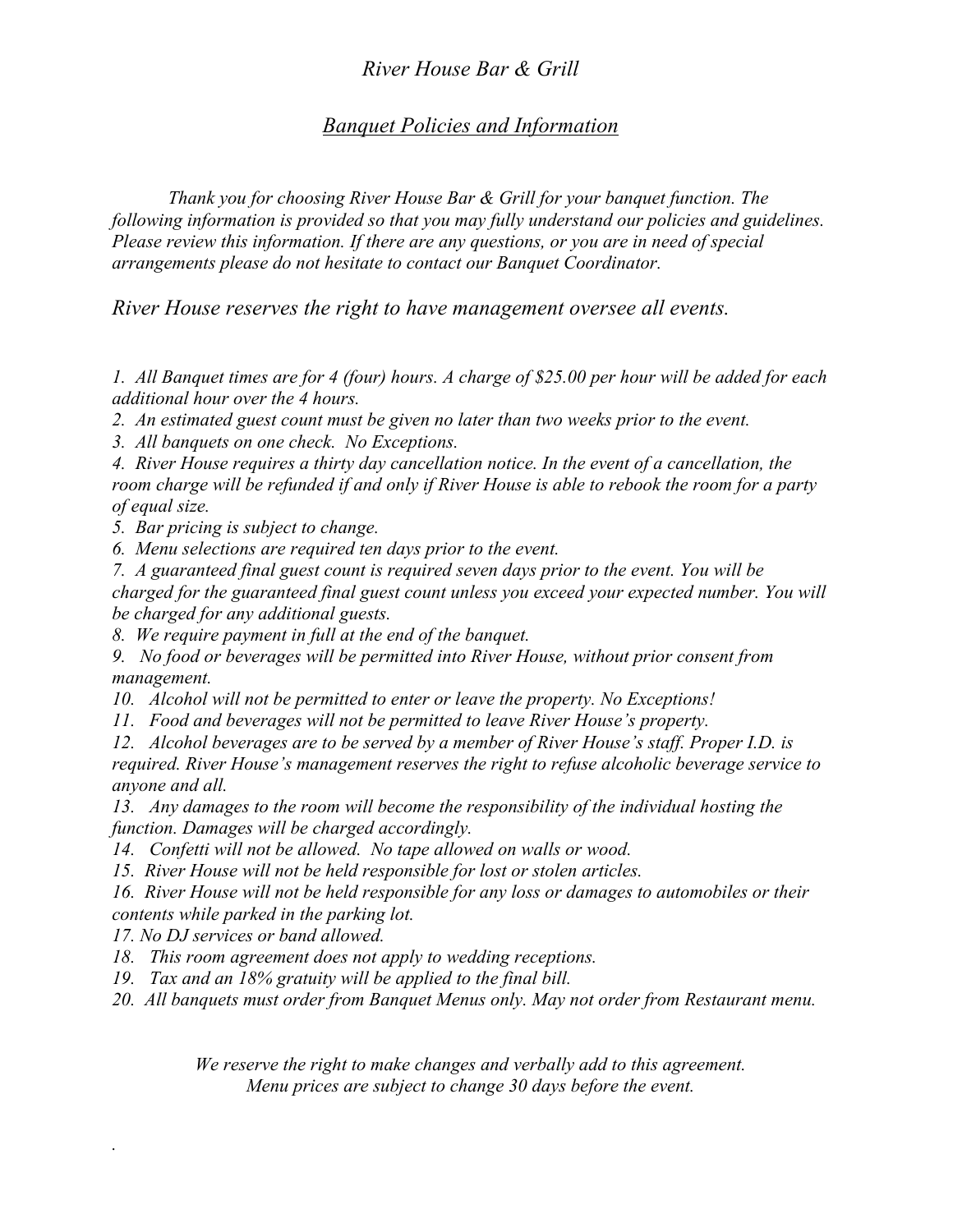### *River House Bar & Grill*

*Our goal is to satisfy our guest to the best of our ability, and to make your function a memorable one. If you have any comments or questions we will make every effort to accommodate your needs.*

*I, the undersigned, have read and fully understand River House Bar & Grill's Banquet Policies.*

| Guest Name              |                                                                                                                                                                                                                                |  |
|-------------------------|--------------------------------------------------------------------------------------------------------------------------------------------------------------------------------------------------------------------------------|--|
|                         | Address and the set of the set of the set of the set of the set of the set of the set of the set of the set of the set of the set of the set of the set of the set of the set of the set of the set of the set of the set of t |  |
|                         |                                                                                                                                                                                                                                |  |
|                         | Date of Banquet                                                                                                                                                                                                                |  |
|                         |                                                                                                                                                                                                                                |  |
| Guest                   |                                                                                                                                                                                                                                |  |
| Manager                 |                                                                                                                                                                                                                                |  |
| <b>Banquet Menu</b>     |                                                                                                                                                                                                                                |  |
| Cocktail Appetizer Menu | minimum                                                                                                                                                                                                                        |  |

*.*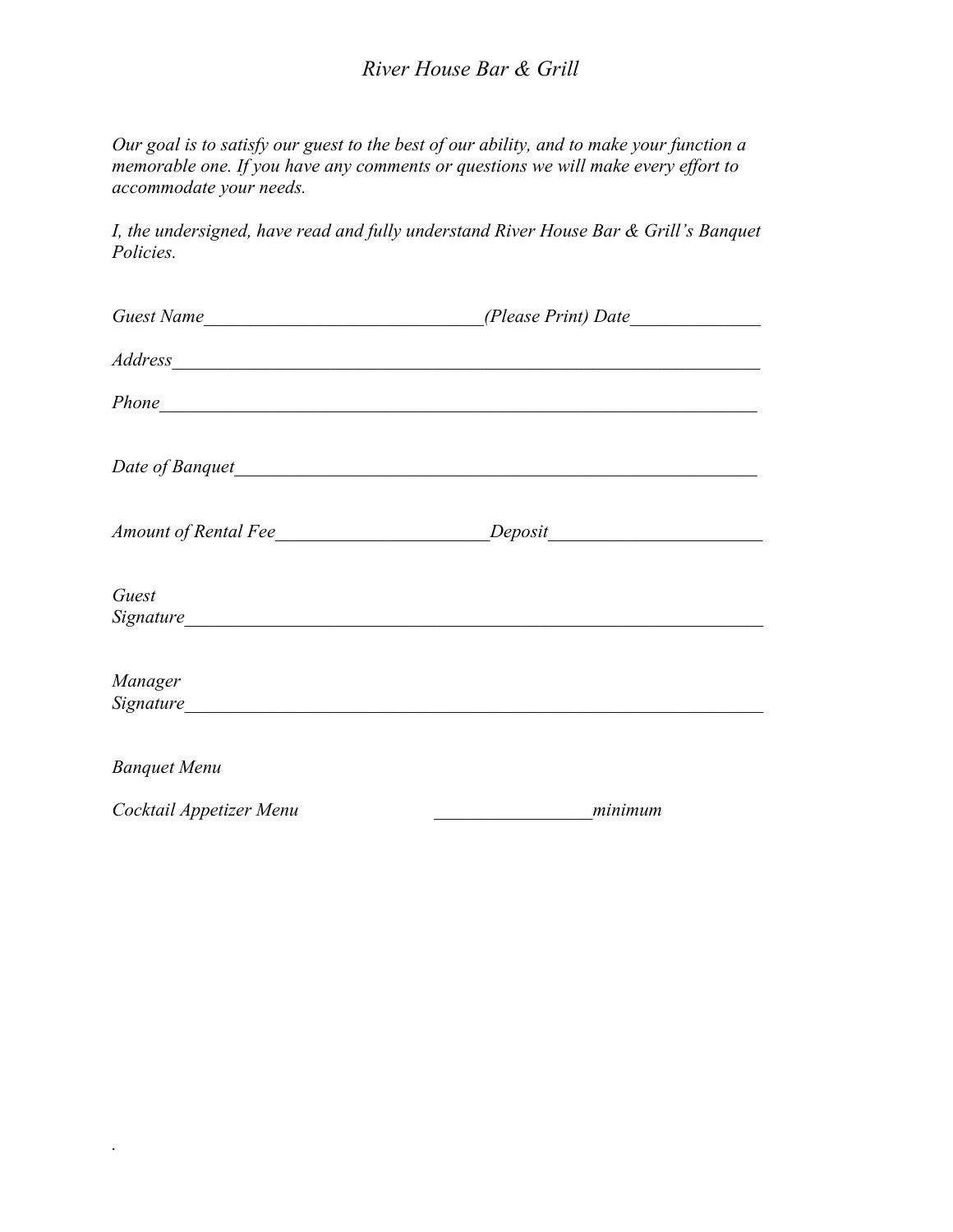## *12:00 – 4:00 P.M. Saturday, Sunday & Holiday Afternoon Banquet Policies*

*Thank you for choosing River House Bar & Grill for your banquet function. The following information is provided so that you may fully understand our policies and guidelines. Please review this information. If there are any questions, or you are in need of special arrangements please do not hesitate to contact our Banquet Coordinator.*

#### *River House reserves the right to have management oversee all events.*

- *1. River House requires a thirty day cancellation notice. In the event of a cancellation, the deposit charge will be refunded if and only if River House is able to rebook the room for a party of equal size.*
- *2. Bar pricing is subject to change.*
- *3. Menu selections are required ten days prior to the event.*
- *4. No food or beverages will be permitted into River House, without prior consent from management.*
- *5. Alcohol will not be permitted to enter or leave the property. No Exceptions!*
- *6. Food and beverages will not be permitted to leave River House's property.*
- *7. Alcohol beverages are to be served by a member of River House's staff. Proper I.D. is required. River House's management reserves the right to refuse alcoholic beverage service to anyone and all.*
- *8. Any damages to the room will become the responsibility of the individual hosting the function. Damages will be charged accordingly.*
- *9. Confetti will not be allowed. No tape allowed on walls or wood.*
- *10. River House will not be held responsible for lost or stolen articles.*
- *11. River House will not be held responsible for any loss or damages to automobiles or their contents while parked in the parking lot.*
- *12. Tax and an 18% gratuity will be applied to the final bill.*
- *13. Small Side Events will have no access to the bar. We will cocktail all small side events.*
- *14. No DJ or Band Allowed.*

*.*

- *15. This afternoon banquet policy does not pertain to graduation parties. (see Banquet Policies)*
- *16. All games must be approved by River House Management.*
- *17. Linen will be provided for food table. All other will be \$4.00 per table.*

*Fees: No Room Fee is charged.*

*Deposit of \$250.00 is required which will be applied to food and drink.*

*Room minimums for food & drink are \$300.00 for the small side and \$400.00 for the large side.*

*Food Options: Buffet and Platter from River House Banquet menus. Groups of 20 or more must have bar set up to order liquor.*

*We reserve the right to make changes and verbally add to this agreement.*